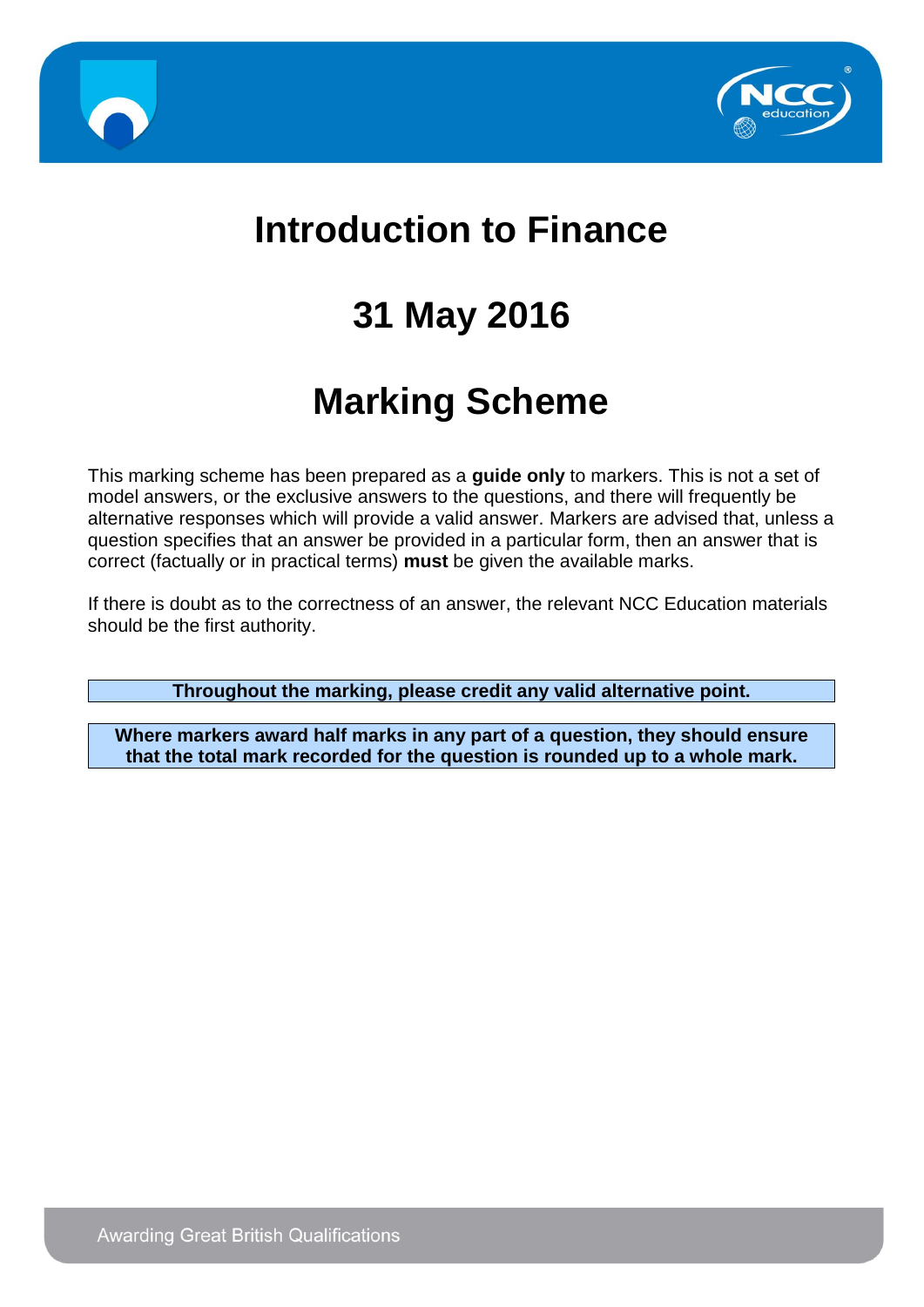#### **Answer any FOUR (4) questions**

#### **Question 1**

**a)** Explain THREE (3) purposes of classifying costs in terms of planning, *decision making* and *control*.

*Award 2 marks per purpose- purpose need not be in form of a question. For:*

*Planning What is the impact of changes in the level of production? What is the cost effect of opening a new retail outlet? What is the cost impact of extending service hours to customers/clients? Decision making Should the business make all components of a product or buy some readymade? Should the business discontinue loss-making activities? Control How close are product costs to expectations? How much have we spent on marketing compared to budget? Is the value of inventory stated correctly?*

- **b)** Identify THREE (3) major types of cost classification. **3** *Award 1 mark per type identified.*
	- *variable costs & fixed costs*
	- *direct and indirect costs*
	- *product costs and period costs*

#### *Note to markers- activity and absorption costing is not a suitable answer. By function, by element or by behaviour can be accepted as a recognised type/method.*

- i) Outline how costs should be classified to ensure the value of inventory of unsold goods stated correctly. *Product costs and period costs(1). The unsold inventory should be carrying its share of the product costs (1).*
- **c)** Using examples as appropriate define the following concepts.
	- i) Period costs. **2** *Period costs are those costs which are treated as expenses in the period in which they are incurred. All marketing, selling and administration costs are treated as period costs. Award 1 mark for the explanation and 1 mark for an example.*

**Marks**

**6**

**2**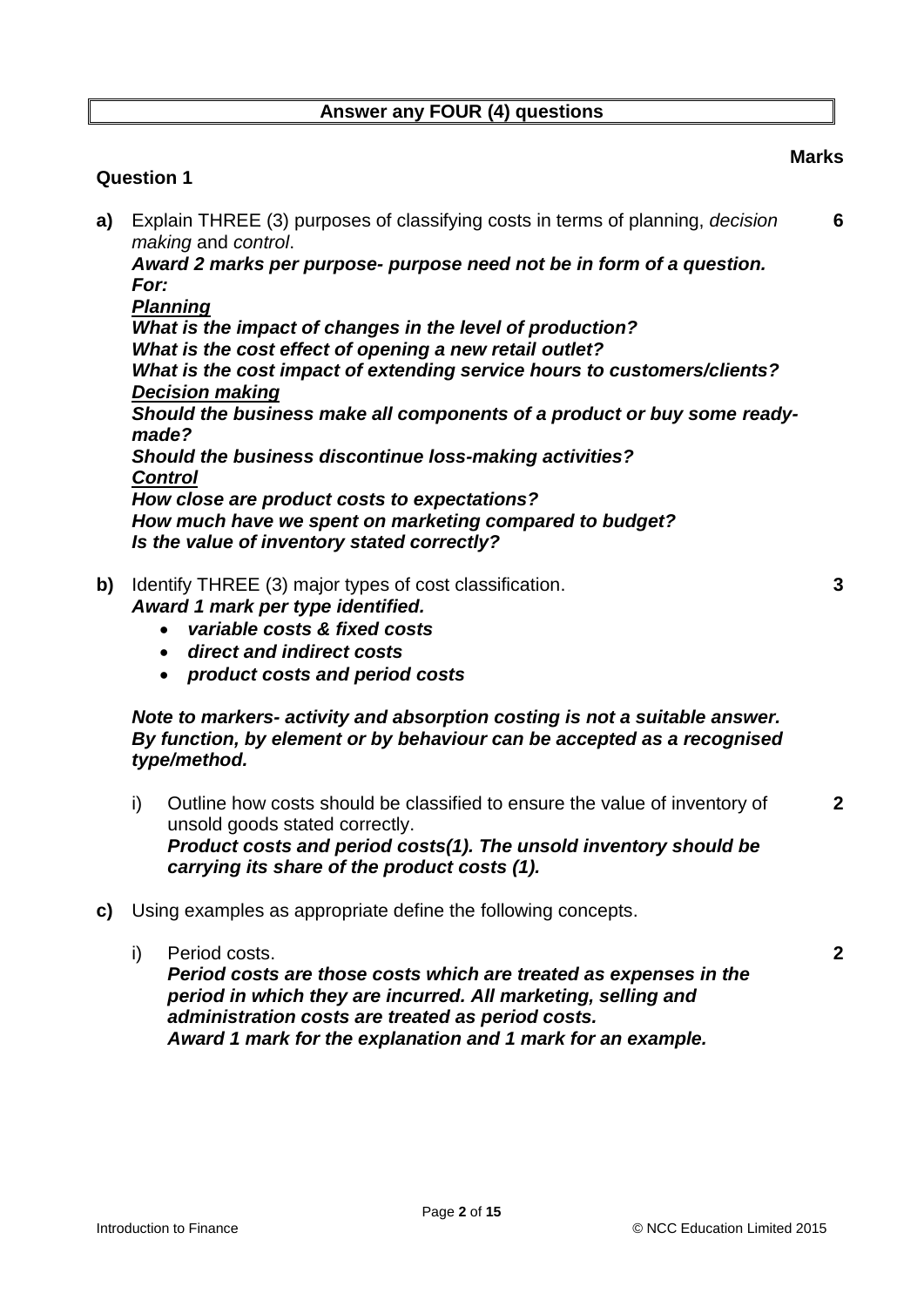ii) Product costs. **2**

*Product costs (also known as inventoriable costs) are those costs associated with goods or services purchased, or produced, for sale to customers. For a manufacturing company, these costs usually consist of direct materials, direct labour, and manufacturing overheads. Award 1 mark for the explanation and 1 mark for an example.*

iii) Stepped costs. **2**

*A fixed cost that increases in steps. For example, rent storage space until full capacity reached, then expand by renting second storage space. Award 1 mark for the explanation and 1 mark for an example.*

iv) Semi-variable cost. **2**

*A cost which is partly fixed and partly varies with changes in the level of activity over a defined period of time. An example could be maintenance charges where there is a fixed basic charge plus a variable element depending on number of call outs per year. Award 1 mark for the explanation and 1 mark for an example.*

- **d)** Cost classification must be relevant to the responsibility level for which costs are reported. Explain with an example the following types of responsibility centres
	- i) Cost centre. **2** *In a cost centre the manager is accountable for controllable costs.*

*Examples of cost centres can include: the IT department, quality control department, the accounting department, the manufacturing facility.*

*Award 1 mark for the explanation and 1 mark for an example.*

ii) Profit centre. **2**

*In a profit centre the manager is accountable for elements of both cost and revenue. The revenues could be sales to outside organisations or they could be internal sales to elsewhere in the organisation. For example, an IT department could be turned from a cost centre into a profit centre if it were to be allowed to charge IT users for the services supplied.*

*Award 1 mark for the explanation and 1 mark for an example.*

iii) Investment centre. **2**

*An investment centre is usually distinct from the parent company because costs, revenue and capital expenditure all have to be identified separately. The head of an investment centre will be responsible for costs revenues and capital expenditure. Examples include separate divisions or subsidiary companies.*

*Award 1 mark for the explanation and 1 mark for an example.*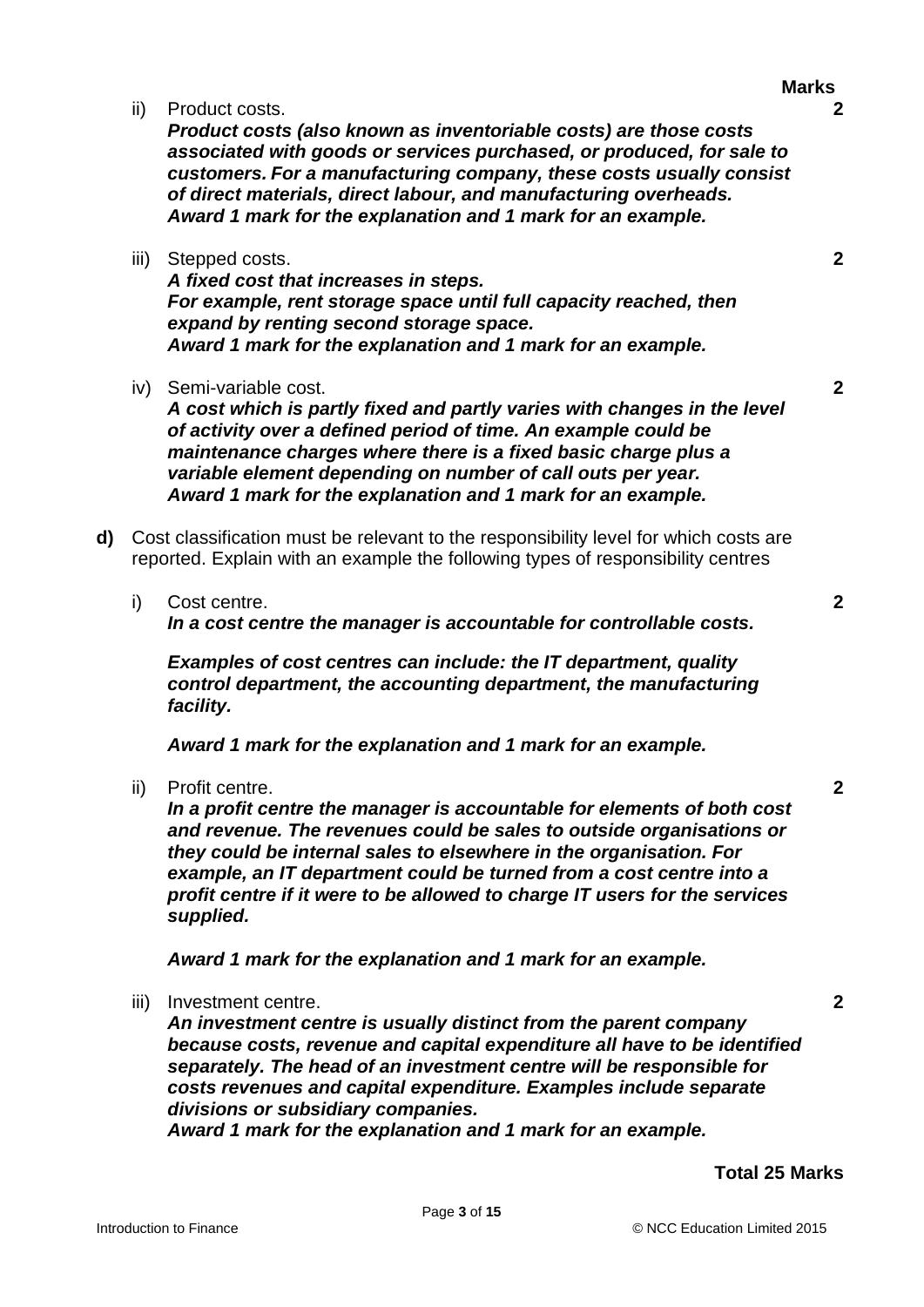**a)** Explain THREE benefits for an organisation from producing a cash flow budget. **9** *Award 1 mark for identifying a benefit and an additional 2 marks for an explanation. 3 marks maximum per benefit clearly identified and explained. Other valid benefits should be awarded marks.*

#### *Benefits include:*

- *Identifies potential shortfalls in cash balances in advance – the cash flow forecast can be thought of as an 'early warning system'. This is the most important reason for a cash flow forecast.*
- *It helps to ensure that the business can afford to pay suppliers and employees – suppliers who don't get paid will soon stop supplying the business; it is even worse if employees are not paid on time*
- *It can identify problems with customer payments – preparing the forecast encourages the business to look at how quickly customers are paying their debts.*
- *As an important discipline of financial planning – the cash flow forecast is an important management process, similar to preparing business budgets*
- *External stakeholders such as banks may require a regular forecast. Certainly if the business has a bank loan, the bank will want to look at cash flow forecasts at regular intervals*
- **b)** John is investing £10,000 to start up a gardening business. The business will commence trading on the 1st January. He expects to gain 1 project per month for the first 6 months of trading; each project will generate £10,000 of sales. Customers will be expected to pay 25% of the price as a deposit with the balance on completion.

Each project is expected to last one month. The main costs associated with the start-up are:

- Equipment: £2,500 (month 1) and £2,500 (month 4)
- A total investment of £5,000 for marketing (£1000 in January and then £500 each month).
- Legal and accounting costs: £1,250 (month 1)
- Project materials: £3,000 per project (it is assumed that suppliers will allow John 30 days to pay for these costs).
- Sub-contracted labour (other tradesmen): £4,000 per month. These will be paid in the month incurred.
- John will pay himself a salary of £1,000 each per month whilst the business is established.
- Other sundry costs of £500 per month have been assumed

Based on the information provided above, set out a cash budget for John for the next 4 months.

**16**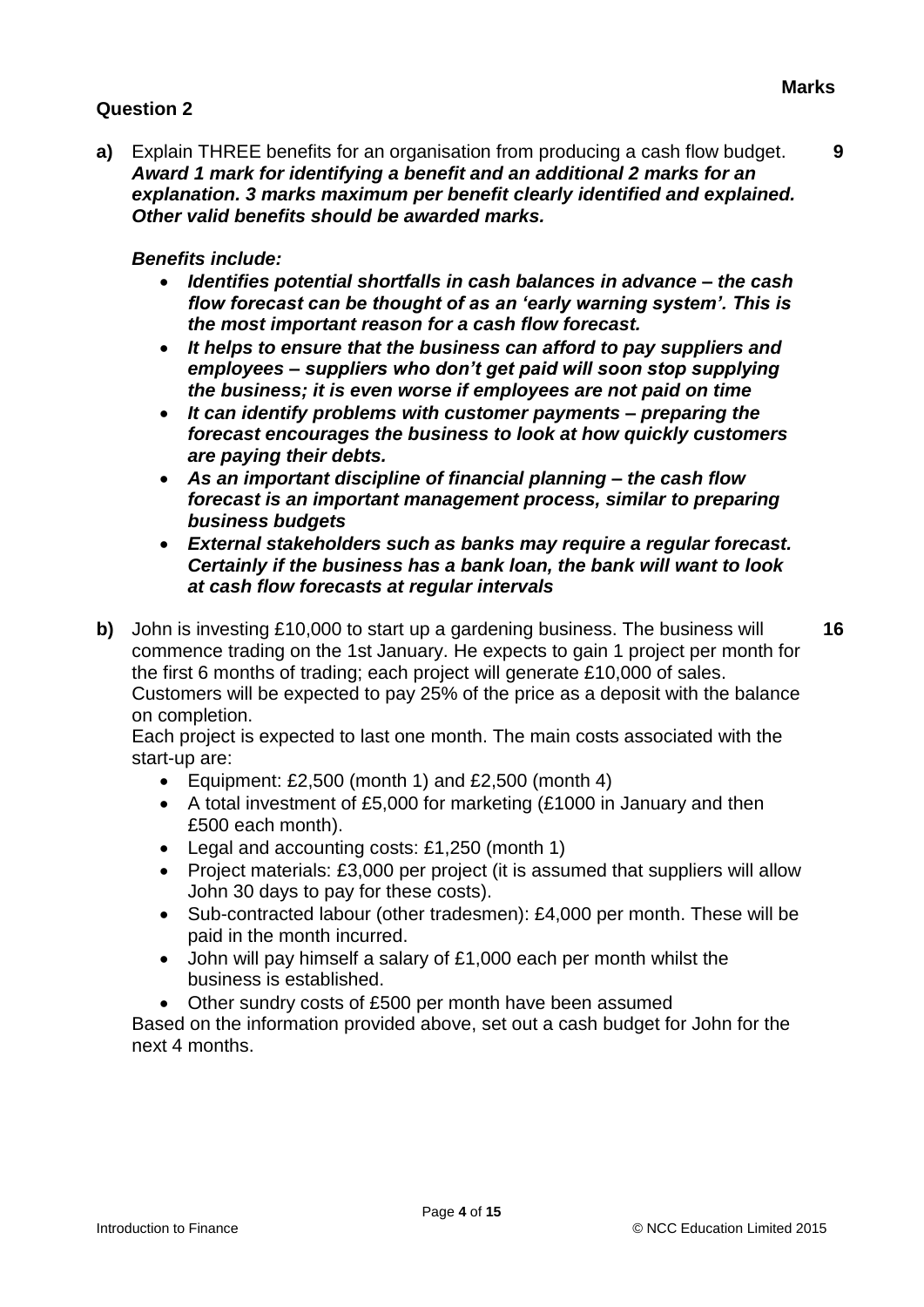| <b>Cash In</b>                | January | <b>February</b> | <b>March</b> | <b>April</b> |
|-------------------------------|---------|-----------------|--------------|--------------|
| <b>Investment</b>             | 10,000  |                 |              |              |
| <b>Credit sales</b>           | 2,500   | 10,000          | 10,000       | 10,000       |
|                               | 12,500  | 10,000          | 10,000       | 10,000       |
| <b>Cash Out</b>               |         |                 |              |              |
| project materials             | 0       | 3,000           | 3,000        | 3,000        |
| sub contract                  |         |                 |              |              |
| materials                     | 4,000   | 4,000           | 4,000        | 4,000        |
| <b>Marketing</b>              | 1000    | 500             | 500          | 500          |
| <b>Legal &amp; Accounting</b> | 1,250   |                 |              |              |
| <b>Equipment</b>              | 2,500   |                 |              | 2,500        |
| <b>Salaries</b>               | 1,000   | 1,000           | 1,000        | 1,000        |
| Other costs                   | 500     | 500             | 500          | 500          |
| <b>Total Outflows</b>         | 10,250  | 9,000           | 9,000        | 11,500       |
| <b>Net cash flow</b>          | 2,250   | 1,000           | 1,000        | $-1,500$     |
| opening balance               | 0       | 2,250           | 3,250        | 4,250        |
| closing balance               | 2,250   | 3,250           | 4,250        | 2,750        |

*Based on the information provided above, set out a cash budget for John for the next 4 months.*

*Award marks as follows:*

- *Up to 3 marks for having a structure in a recognised format that shows inflows, outflows and the opening/closing bank balances*
- *Up to 3 marks for correct cash in calculations- 2 marks 1 error- 1 mark 2 errors 0 marks 3 errors*
- *Up to 7 marks for correct cash outflows- 6marks 1 error- 4mark 2 errors 3marks 3 errors, 2 marks 4 errors, 1 mark 5 errors, 0 marks 6 errors.*
- *Up to 3 marks for correct opening closing balances- 2 marks 1 error-1 mark 2 errors 0 marks 3 errors*

*16 marks for completely correct forecast.*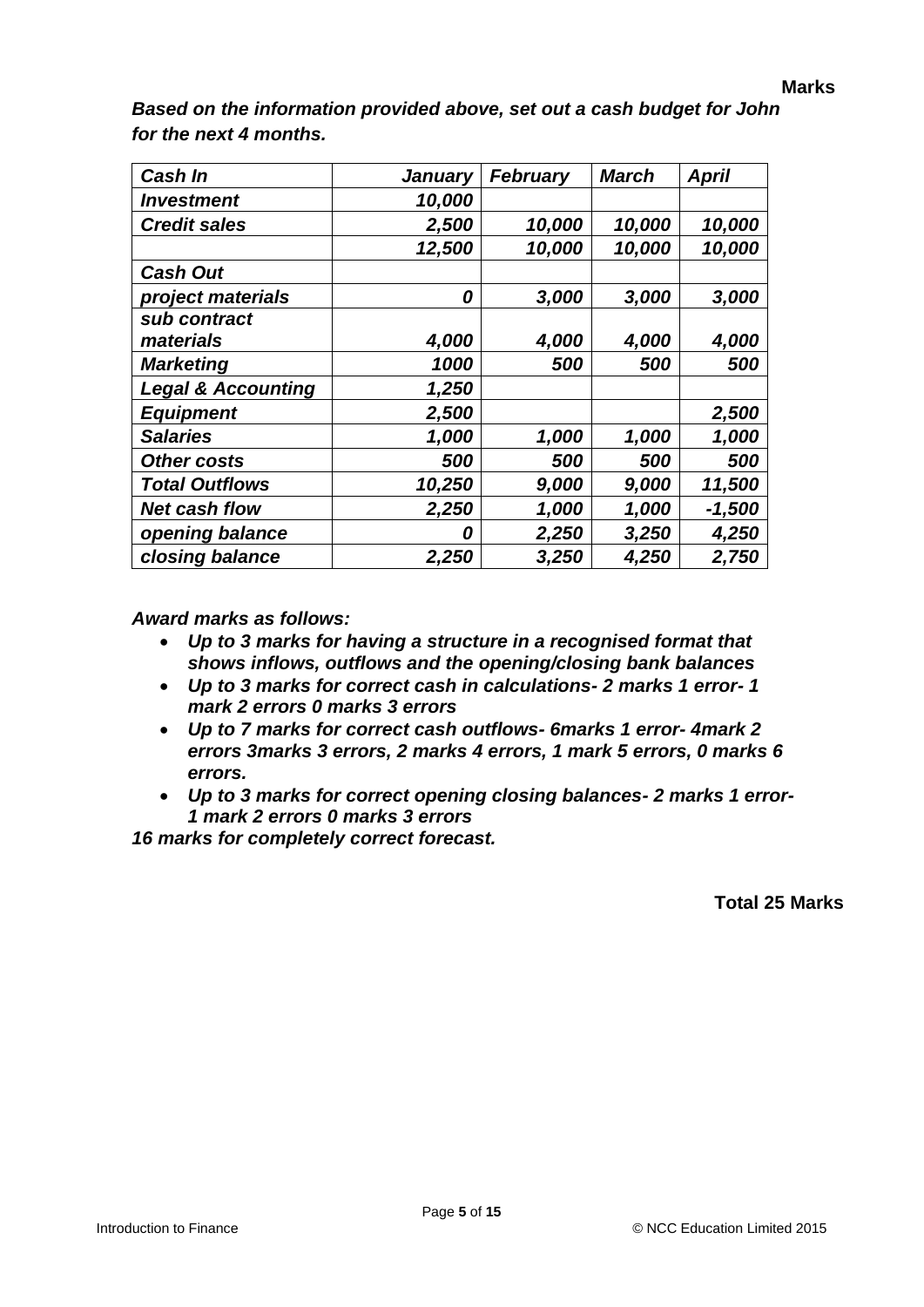**a)** Explain with examples the term 'non-current assets'. **5** *Long-term assets are ones that the company will hold for at least one year. They are held for use in profit generating process, on a continuing basis. They are not for sale in ordinary course of business.*

#### *Examples:*

- *Property, plant and equipment, also called tangible non-current (fixed) assets.*
- *Intangible non-current (fixed) assets, e.g. patents*
- *Investments held long term.*

*Up to 3 marks for a suitable explanation Up to 2 marks for two examples, 1 mark per example.*

**b)** Define the term depreciation and explain its purpose. **4** *Depreciation represents the loss of value of a fixed asset over time due to wearing-out, obsolescence etc. from providing goods and services over time.*

*The purpose of accounting depreciation is to spread the cost of a noncurrent (fixed) asset over its expected useful life. It is a method of allocating cost and it achieves a matching of costs against the related revenues.*

*Award 1 mark per valid point (4 marks maximum).*

i) Explain the TWO (2) major methods of depreciation. **6** *There are many potential methods, the choice is a matter of organisation policy but usually reflects issues of profit and reporting. Two commonly used methods are:*

 *Straight-line method The straight line basis of depreciation divides the cost of an asset over its working lifetime by the length of that time In practical terms, it can be calculated as: Cost – residual value (£/\$) ÷ Expected working lifetime (years) =Depreciation per year.*

*Reducing-balance method*

*Applies a fixed percentage to net book value i.e.:*

*Fixed percentage x NBV (£/\$) at beginning of year = Depreciation for year.*

*1 mark per method identified and 2 marks for explanation- (6 marks in total)*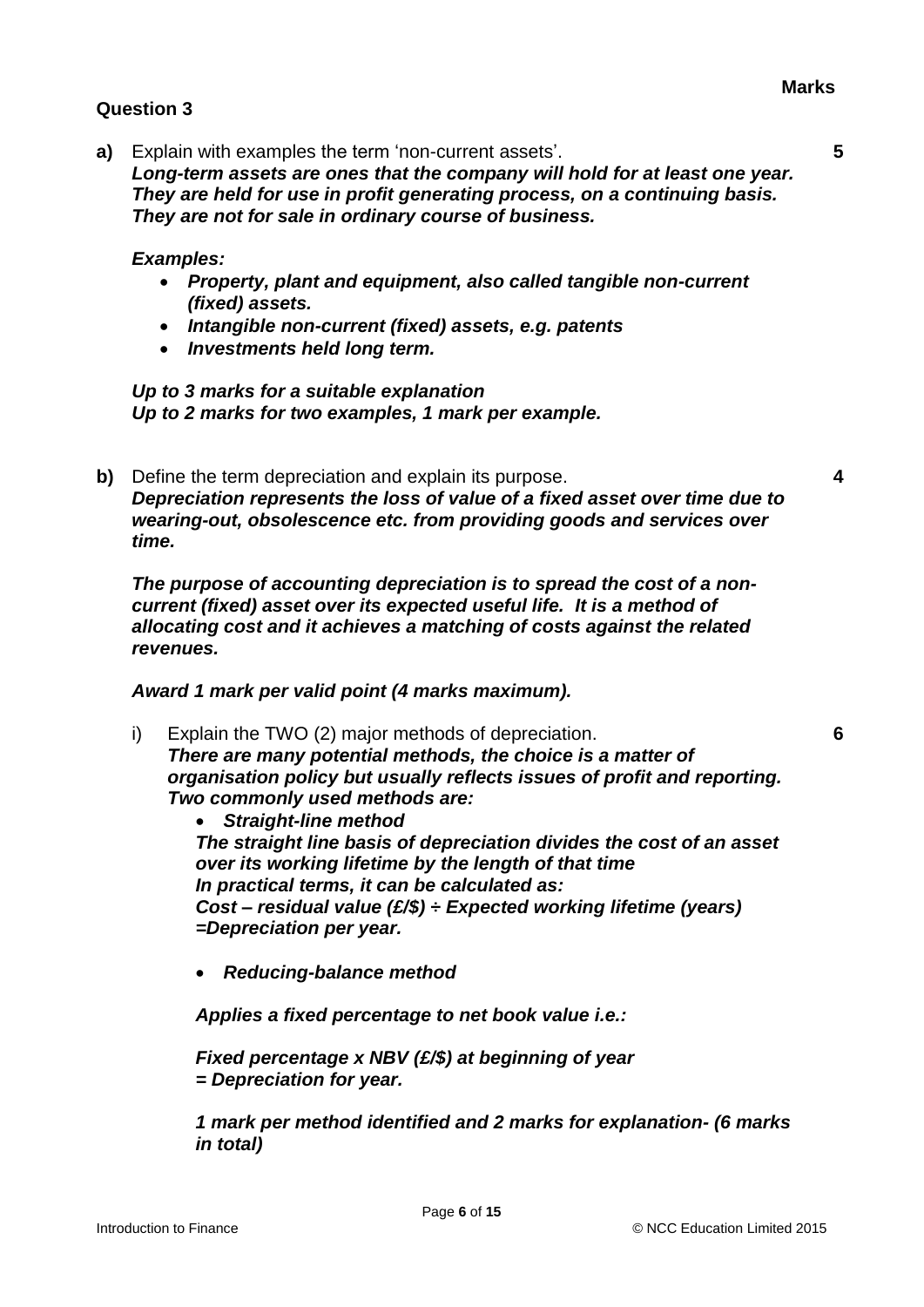#### **Marks**

**3**

ii) Outline TWO (2) factors that will influence the choice of depreciation method. **4** *The choice of depreciation method should be based on the expected pattern of usage of the asset. If the usage is evenly spread then the straight line method is appropriate. If the usage is heaviest in the early years then the reducing balance method is the best representation of the economic activity.*

*Country specific matters may lead to differences in matters of detail. In some countries the depreciation expense in the income statement must match that used for the purposes of calculating profit.in the UK there are separate rules in tax law for calculating depreciation and so this has no effect on accounting profit.*

*Award 2 points for any valid factor with explanation (maximum 4)*

iii) ABC company has calculated their 2015 depreciation charge at  $£2,500$ . Explain how this transaction impacts upon the income statement and the statement of financial position. *Award up to 3 marks for an accurate explanation:*

*The depreciation is an operating cost and reduces the operating profit by £2500 (1 mark). The non-current assets are reduced in value by £2500(1) and the owner's interest is reduced by the same quantity.(1)*

iv) Using the accounting equation explain the impact of selling a non-fixed asset with a book value of £5,000 for £2,000 cash. **3** *Award up to 3 marks for an accurate explanation:*

*The asset is reduced by £5,000 to zero value, (1)the 'cash' asset is increased by £2,000; (1)there is no effect on liabilities; ownership interest is decreased by £3,000(1).*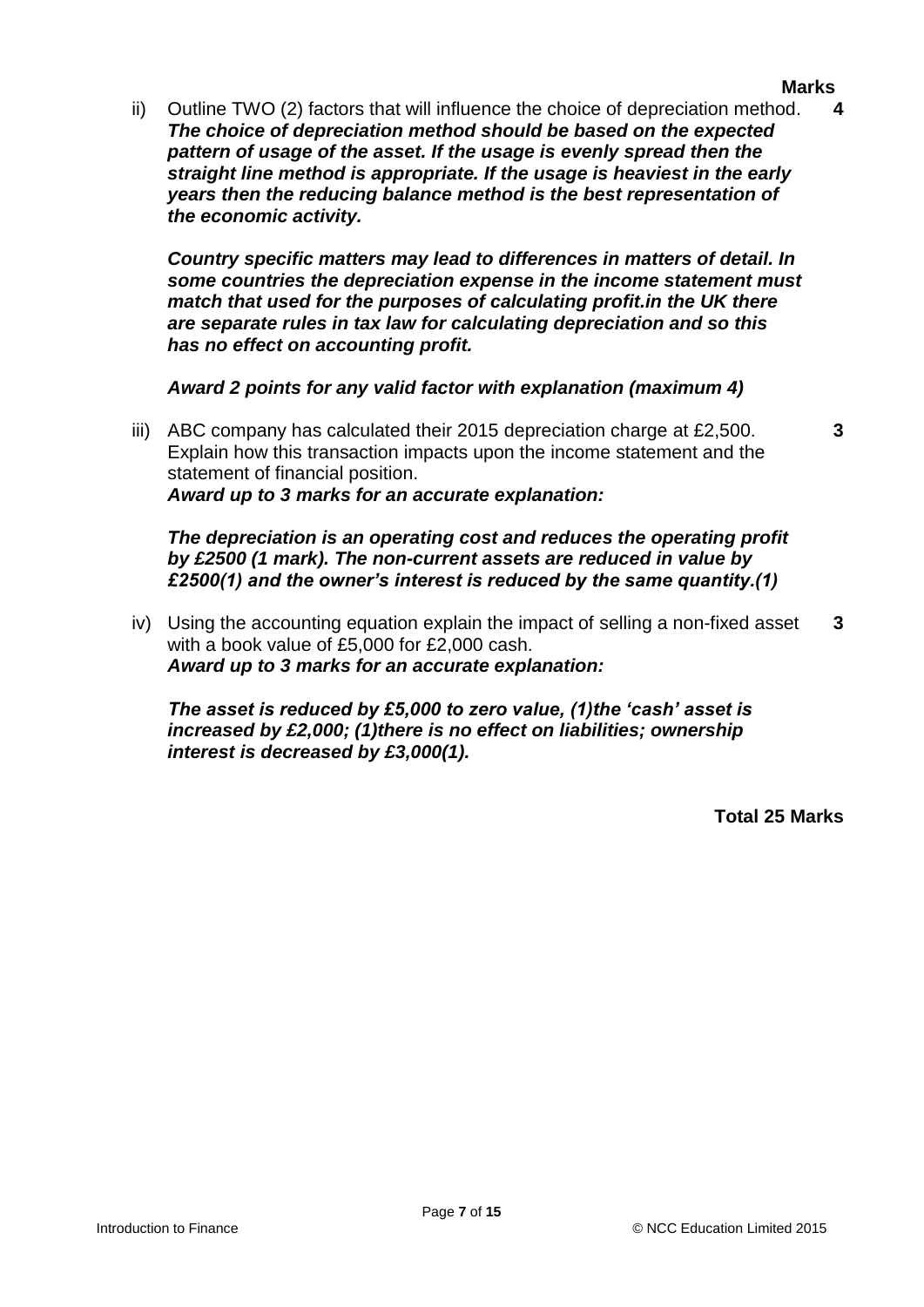- **a)** A logistics/haulage company was set up on 1 January. In Year 1 a vehicle was purchased for £100,000 with the owner injecting the capital from their savings. Relevant Information:
	- The vehicle will be used for 4 years;
	- Estimated residual value of £20,000 (second hand).
	- During the  $1<sup>st</sup>$  year cash receipts from sales were £150,000.
	- Cash expenses were £60,000 for wages, petrol and running costs.
	- i) Calculate the annual deprecation using the straight line method. **3** *Cost – residual value (£/\$) ÷ expected working lifetime (years) =Depreciation per year. (1)*

*100,000- 20,000÷4= £20,000 per year.(2) 3 marks maximum.*

ii) Produce an income statement for year 1 of the business. **5** *Income Statement for Year 1*

|                             | £000's |        |
|-----------------------------|--------|--------|
| <i><u><b>Income</b></u></i> | 150    | 1 mark |
| <b>Cash Expenses</b>        | (60)   | 1 mark |
| <b>Depreciation</b>         | (20)   | 1 mark |
| <b>Net Book value</b>       | (80)   | 1 mark |
| <b>Profit for the year</b>  | 70     | 1 mark |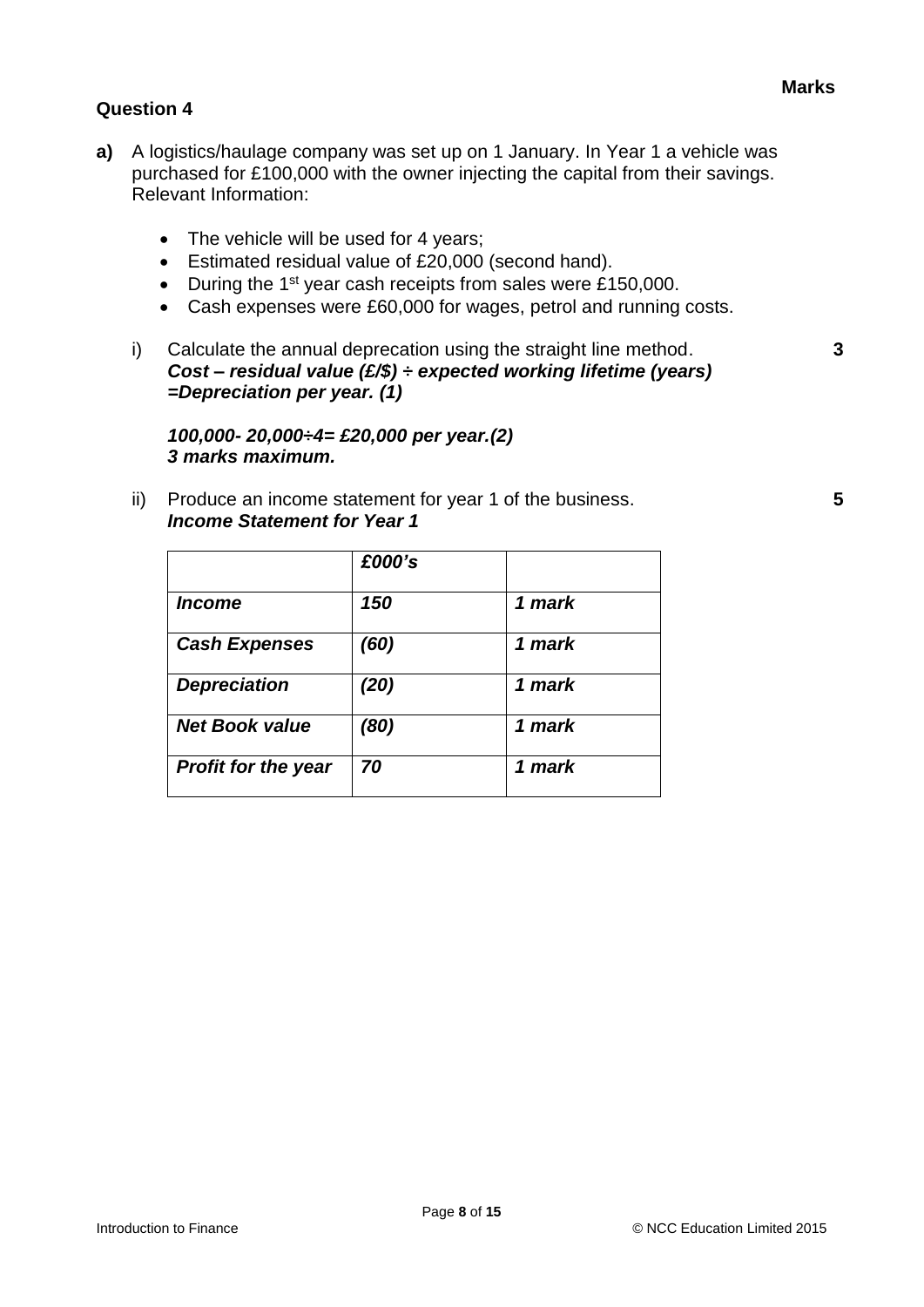#### **Marks**

iii) Produce a statement of financial position for the business for end of year 1. **9** *Statement Of Financial Position Year 1 £ 000's*

| <b>Non-Current Assets</b>     |     | 1 mark  |
|-------------------------------|-----|---------|
| <i><b>Vehicle at cost</b></i> | 150 |         |
| <b>Depreciation</b>           | 20  |         |
| <b>Net Book value</b>         | 130 | 2 marks |
| <b>Current assets</b>         |     | 1 mark  |
| Cash                          | 90  | 1 mark  |
| <b>Total Assets</b>           | 220 | 1 mark  |
| <b>Ownership Interest</b>     |     | 1 mark  |
| <b>Capital contributed</b>    | 150 |         |
| <b>Profit for the Year</b>    | 70  |         |
|                               | 220 | 2 marks |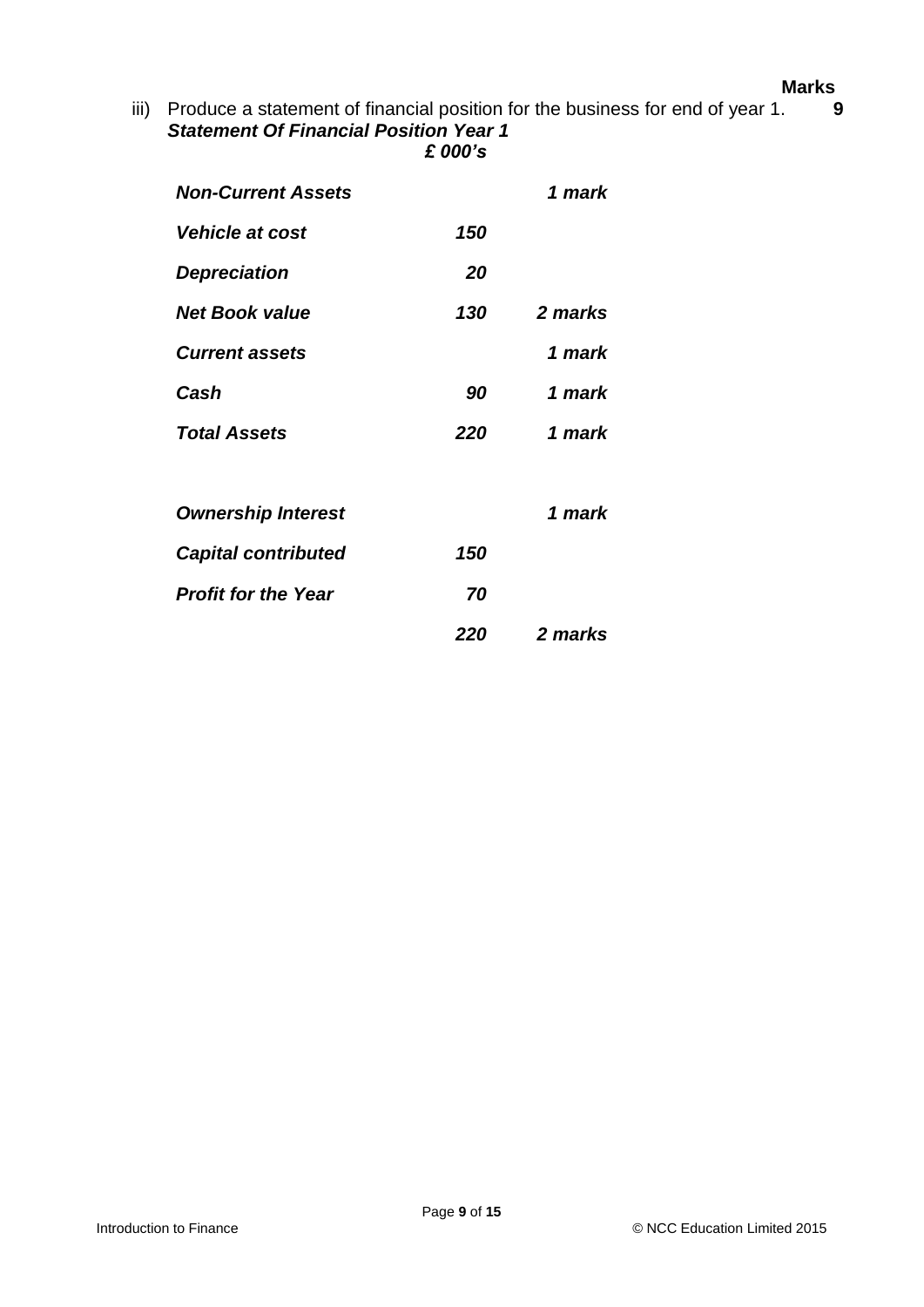| <b>Marks</b> |
|--------------|
|--------------|

**b)** There are several users of financial information. For each of the following user groups, outline their information needs:

| Management                                                            | 2 |
|-----------------------------------------------------------------------|---|
| Concerned with running the business, using assets to generate profit. |   |
| Need information on performance and position.                         |   |
|                                                                       |   |

- ii) Owners as investors **2** *Owners as investors. Is the return from the investment, at present and in the future, adequate? Make decisions about buying, holding and selling shares. Interested in the entities financial performance and financial position.*
- iii) Employees **2** *Ability to pay wages and continuity of employment. Issues associated with the working environment.*
- iv) Public Interest **2** *Impact on local economy Environmental concerns*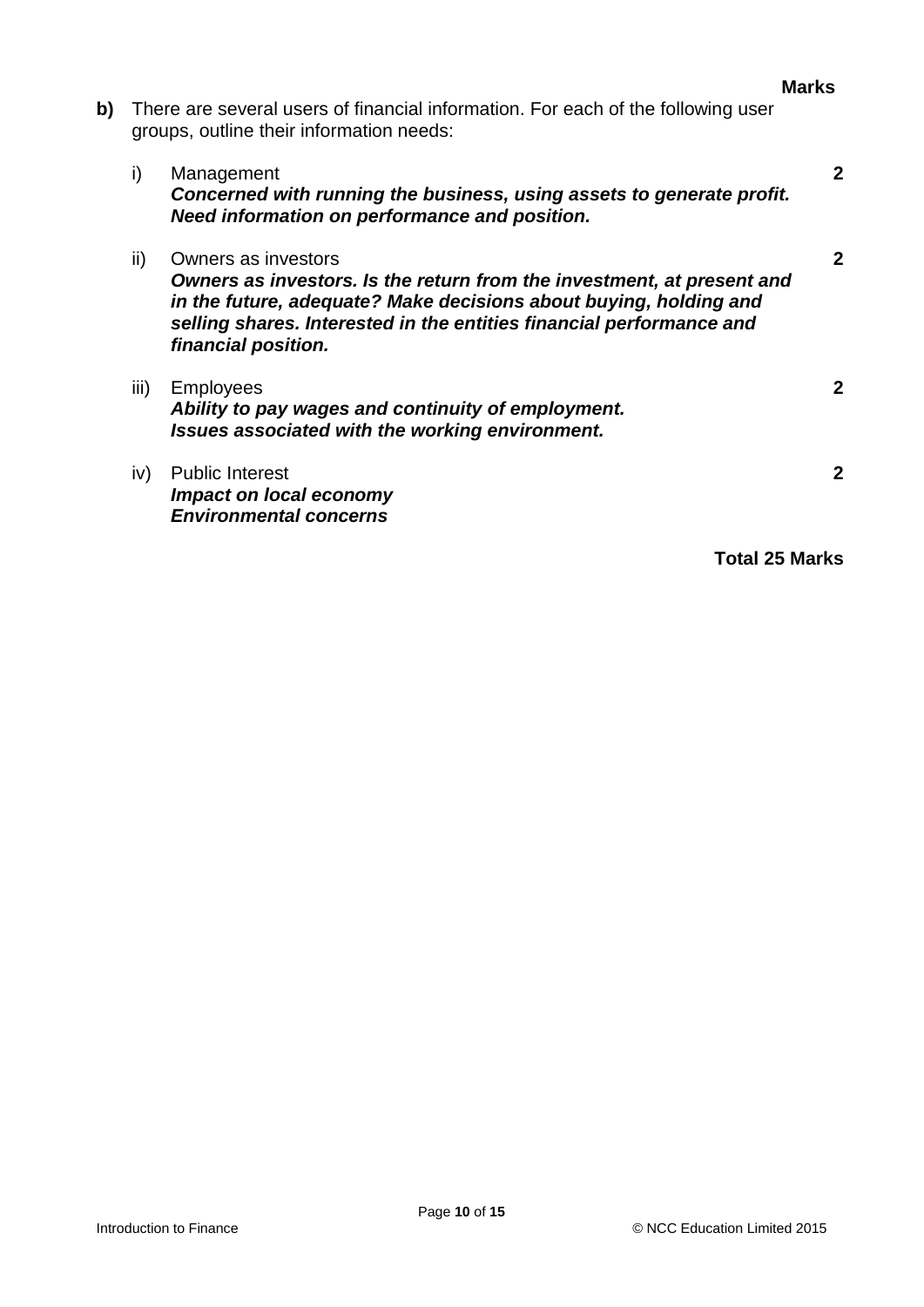- **a)** Explain the following accounting terms:
	- i) Contribution. **2** *An explanation should be similar to: Sales less the variable cost of sales- used in CVP/breakeven analysis*
	- ii) *Sunk cost*. **2** *A explanation should be similar to:*

*"Costs that have been irreversibly incurred or committed prior to a decision point ..." CIMA (2000, p.39)*

iii) Relevant cost:. **2**

*An explanation should be similar to:*

*"... those future costs which will be affected by a decision to be taken. Non-relevant costs will not be affected by the decision." Weetman (2006, p.549)*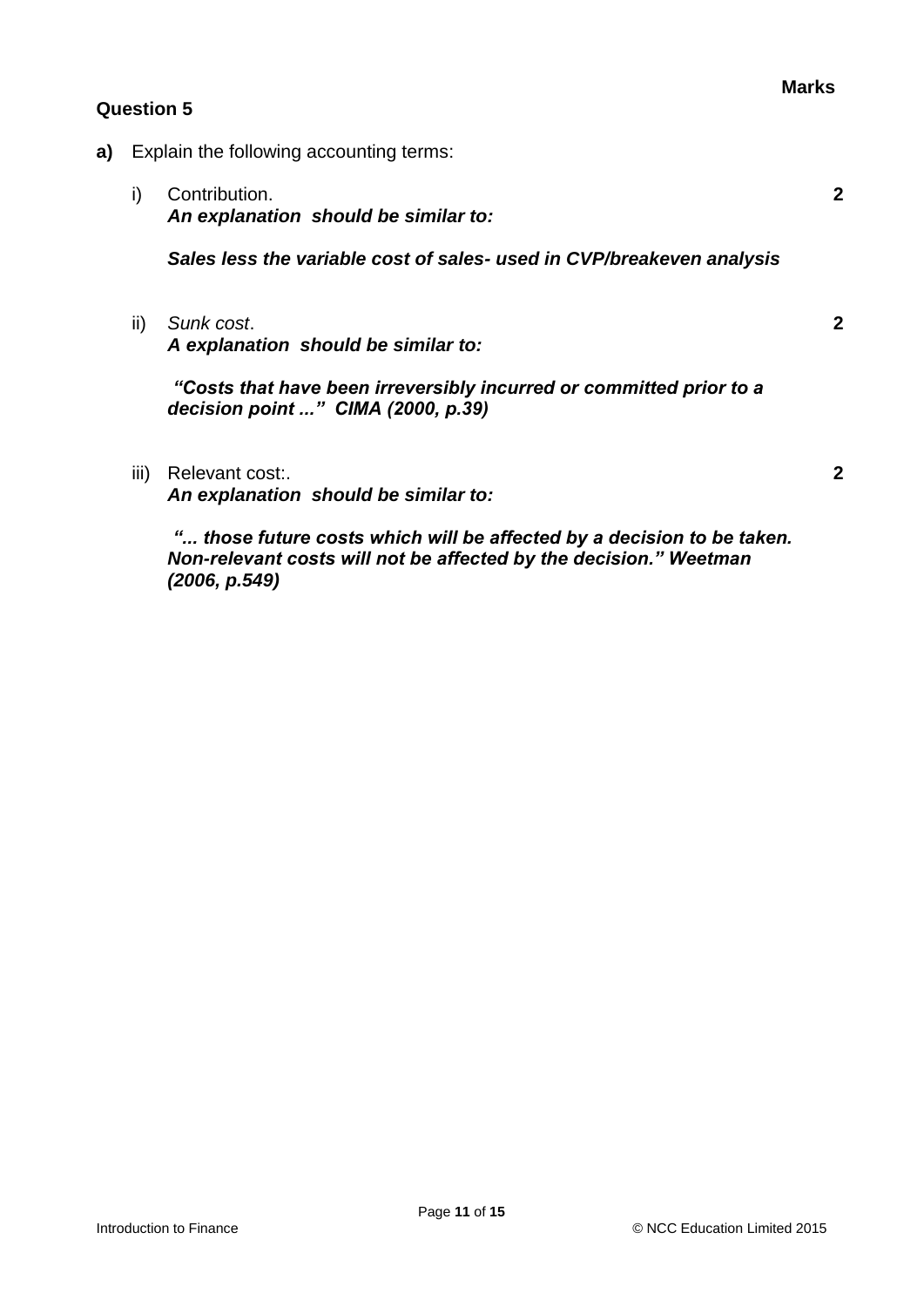#### **Marks**

**12**

**b)** There are several differences between management accounting and financial accounting. Complete the following table with a word or very short sentence in each box. The first row has been completed as an example.

|                 | <b>Financial Accounting</b> | <b>Management Accounting</b> |
|-----------------|-----------------------------|------------------------------|
| Nature of the   | General purpose             | Very specific                |
| reports         |                             |                              |
| produced        |                             |                              |
| <b>Users</b>    |                             |                              |
|                 |                             |                              |
|                 |                             |                              |
| Level of detail |                             |                              |
|                 |                             |                              |
|                 |                             |                              |
| Regulations     |                             |                              |
|                 |                             |                              |
| Reporting       |                             |                              |
| interval        |                             |                              |
|                 |                             |                              |
| Time            |                             |                              |
| orientation/    |                             |                              |
| focus           |                             |                              |
| Range and       |                             |                              |
| quality of      |                             |                              |
| information     |                             |                              |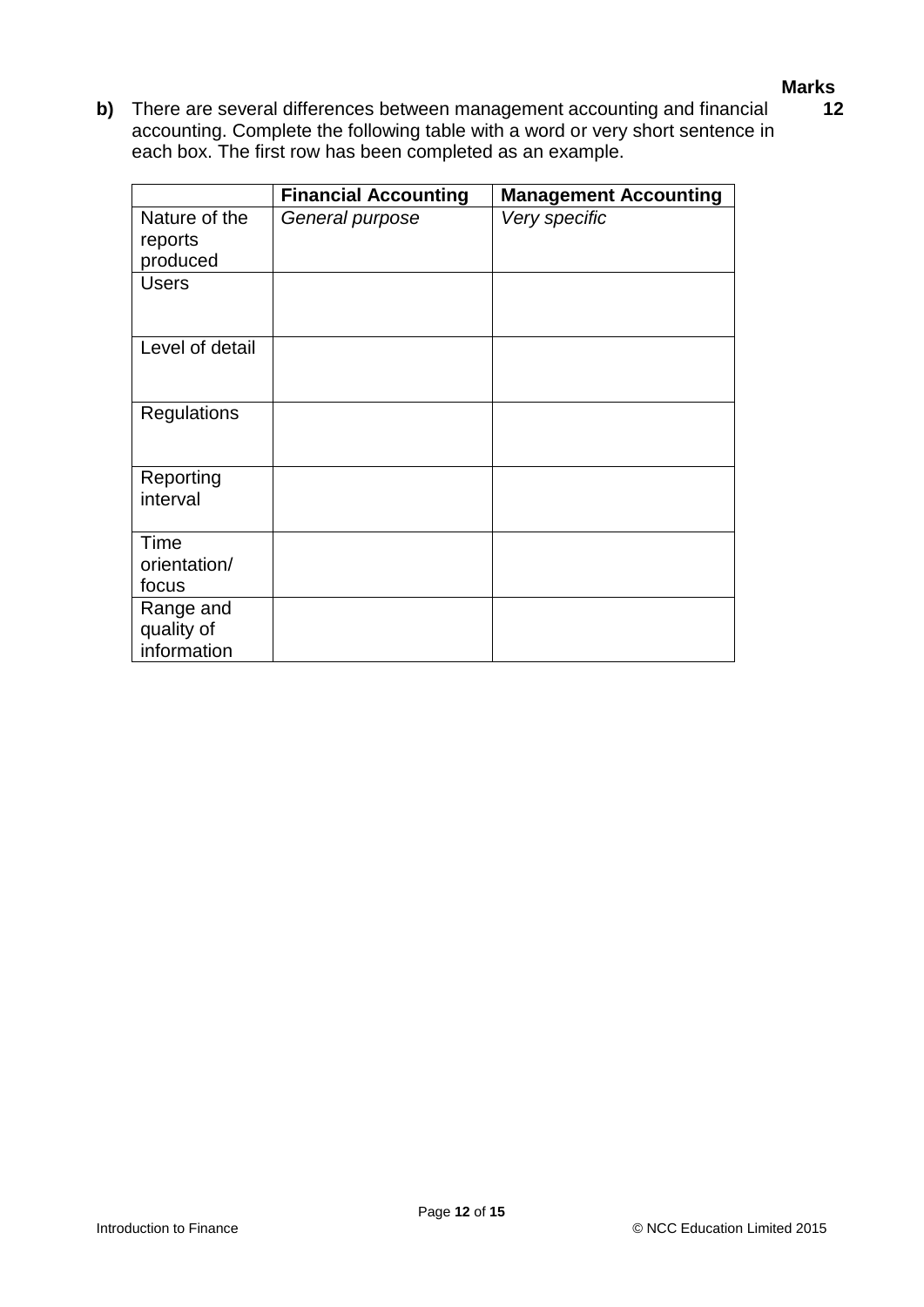|                                        | <b>Financial Accounting</b>                                                                      | <b>Management Accounting</b>                                        |
|----------------------------------------|--------------------------------------------------------------------------------------------------|---------------------------------------------------------------------|
| Nature of the<br>reports<br>produced   | General purpose                                                                                  | Very specific                                                       |
| <b>Users</b>                           | External                                                                                         | <i><b>Internal</b></i>                                              |
| Level of detail                        | <b>Broad overview and often</b><br>aggregated                                                    | Considerable detail for<br>particular decisions                     |
| Regulations                            | Subject to accounting<br>regulations                                                             | No regulations                                                      |
| Reporting<br>interval                  | Half yearly or annually                                                                          | As required- daily, weekly or<br>monthly                            |
| Time<br>orientation                    | Past                                                                                             | Present & future                                                    |
| Range and<br>quality of<br>information | Tend to focus on information<br>that can be quantified in<br>monetary terms, Standard<br>format. | Reports may be less<br>objective and verifiable.<br>Flexible format |

#### *1 mark per correct difference (does not have to be word specific) (12 marks total).*

**c)** Map Ltd manufacture a standard navigation system which it sells to a large online retailer for £30.Next year the business has forecast sales of 20,000 units.

| <b>Manufacturing Costs</b>                |                  |
|-------------------------------------------|------------------|
| Variable materials                        | £10 per system   |
| Variable labour                           | £6 per system    |
| Other variable costs                      | £4 per system    |
| Fixed production overhead costs           | £70,000 per year |
| <b>Administration &amp; Selling Costs</b> |                  |
| Fixed                                     | £70,000 per year |

i) Calculate the breakeven point for next year both in revenue and in units. Show your workings.

**5**

*Breakeven= Fixed costs ÷ Contribution per unit (1 mark) Contribution= Selling price - Variable Costs (1 mark)*

*Breakeven in units = 70,000 +70,000 = (1) 140,000/10= 14,000 units(1) 30- (10+6+4)*

*Breakeven revenue = 14,000 X £30= £42,000 (1)*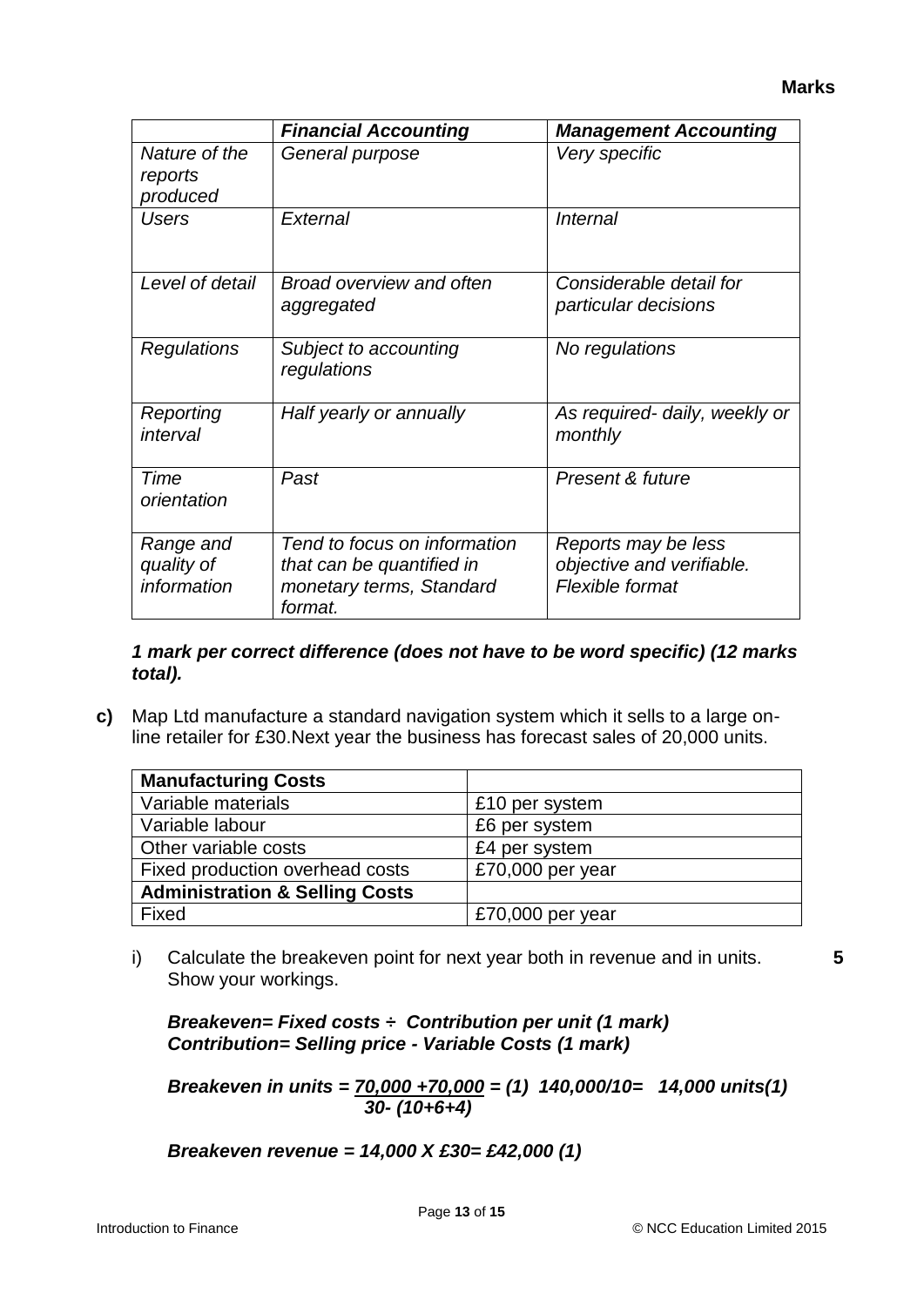ii) Define and calculate the margin of safety for MAP Ltd. **2** *The margin of safety is the extent to which the planned volume of output or sales lies above the Breakeven point.(1)*

*In this case 20,000- 14,000 = 6000 units.(1)*

**Total 25 Marks**

# **End of paper**